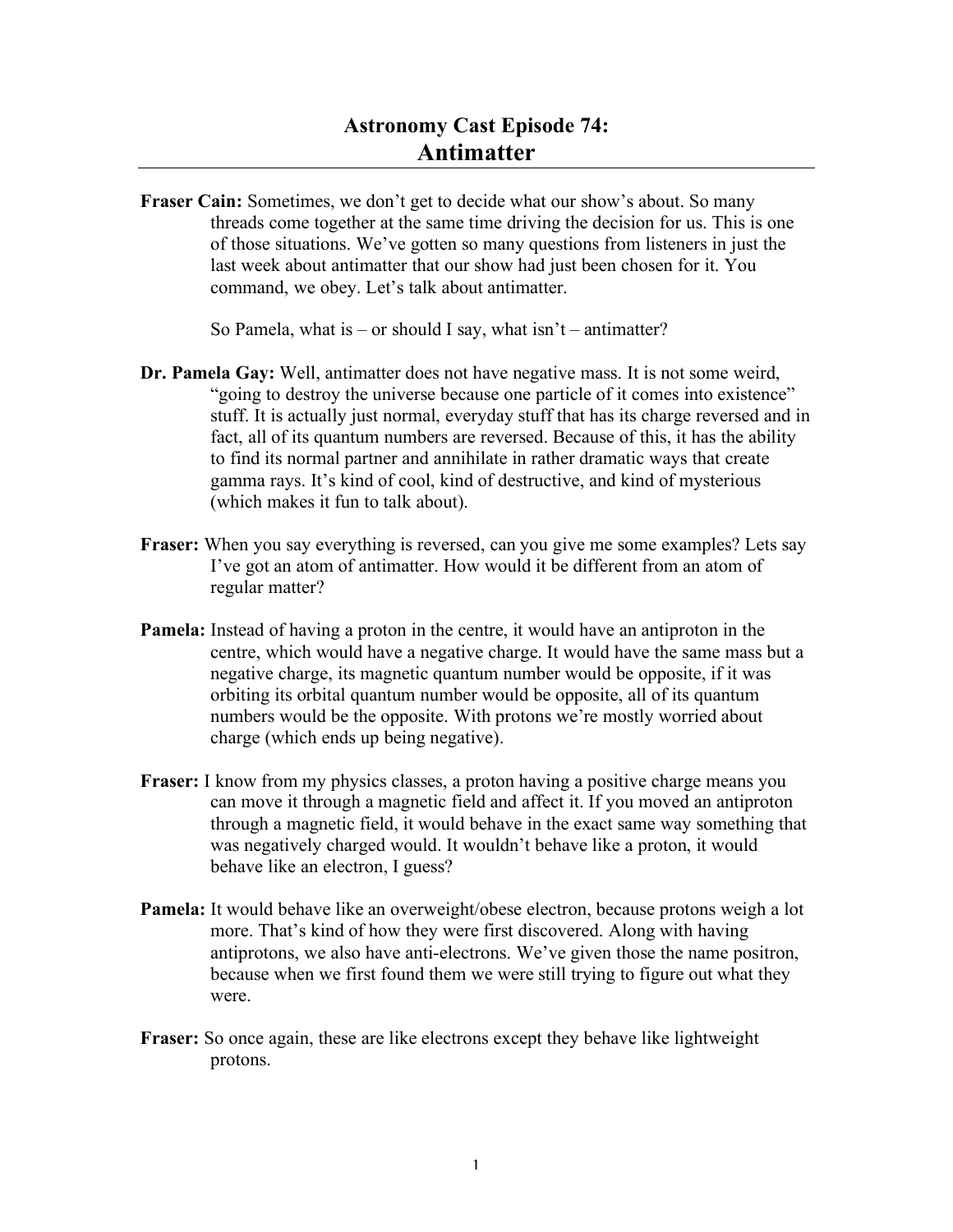- **Pamela:** Right. Here you have an electron that, instead of being a normal matter electron it's an antimatter electron. Which means its mass stays the same but it's now positively charged. When you send a charged particle through a magnetic field, it can end up spiralling if you send it in the correct direction. Depending on if you have an electron or a positron, you end up with things spinning in one direction or the other. We're able to sort out one from the other based on how they get spun, how they get rotated in circular corkscrew-shaped paths as they go through magnetic fields.
- **Fraser:** Okay. So (as you said) everything is the opposite except for mass.

## **Pamela:** Yes.

- **Fraser:** So, you take an atom of antimatter, put it on your anti-atomic scale (so it doesn't explode) and it's still going to weigh the same amount. You wouldn't be able to tell the difference just by weighing them.
- **Pamela:** In fact, if you took our Sun and were able to magically replace it with pure antimatter and then prevent anything from falling into it, we would orbit the exact same way. Because all the antimatter properties behave the exact same way with this opposition of charge, you could still have a lot of the same processes going on. That's kind of weird to think about.

Now, the only problem is, the second you have a normal piece of matter fall into our antimatter Sun, whatever it hits is going to annihilate and give off a huge amount of energy. Over time our Sun would get whittled down and the explosions would tend to be very disruptive to the Sun. We don't actually find antimatter stars out there – at least, we haven't seen anything hat has the explosive characteristics of antimatter stars.

- **Fraser:** All right, let's talk about that collision. Why does matter and antimatter annihilate one another? What happens?
- **Pamela:** When they come together, the opposites in charge go "oo!" The opposites in fact, of all the quantum numbers, say "okay – we aren't allowed to exist together" and self-annihilate into pure energy.
- **Fraser:** What does that mean "we're not allowed"?
- **Pamela:** We have, in quantum mechanics, a bunch of different invariances. There's charge invariance, parody invariance and time reversal. What these different things say is when you have reactions they can go (in general, but not always) in both directions. So if I have pure energy, the pure energy, under certain conditions, will end up turning itself into two bits of matter (or in actuality, a bit of matter and a bit of antimatter).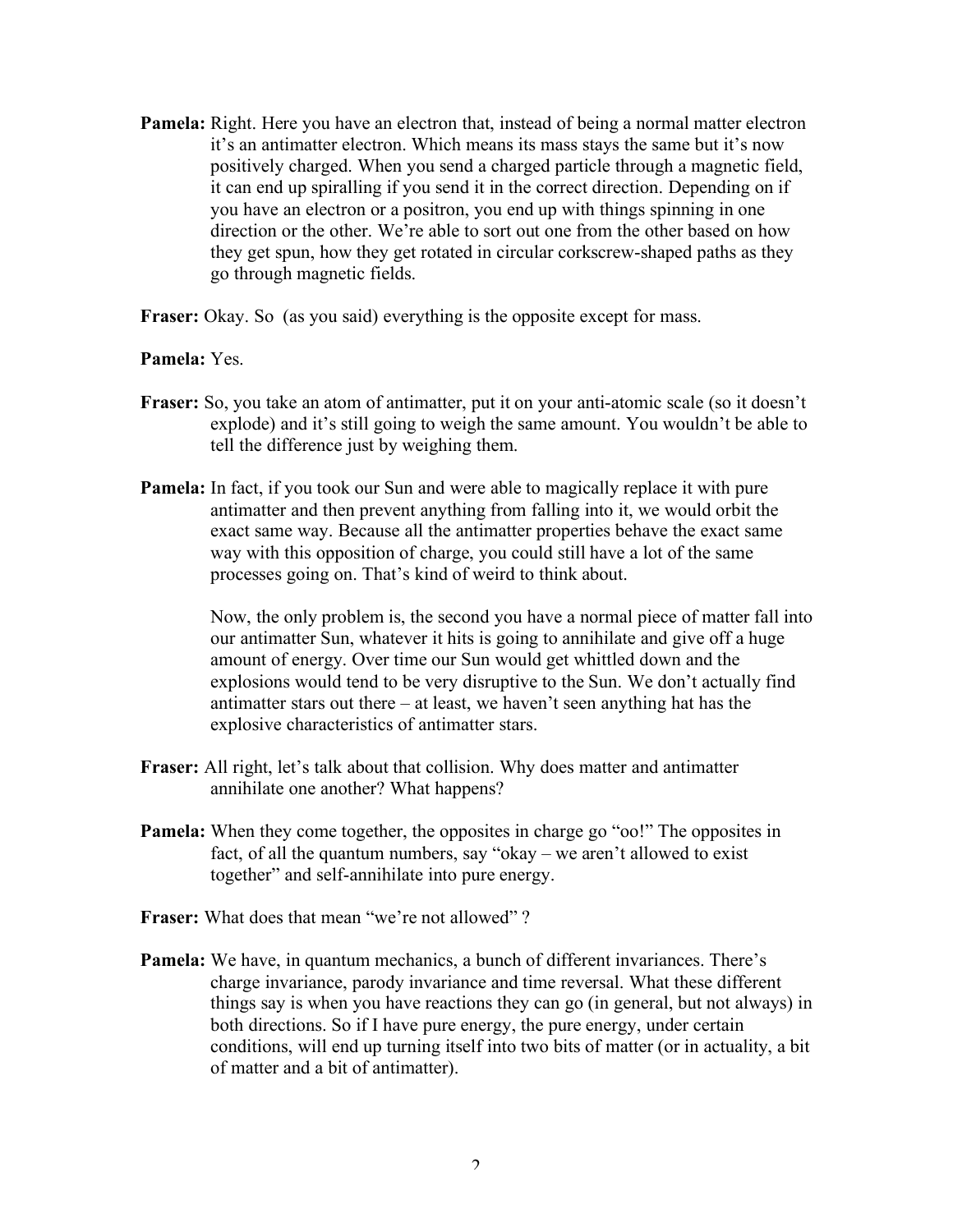These two bits will conserve charge. One will have positive charge, the other will have negative charge. They'll conserve parody, they'll conserve all their different quantum numbers and even angular and linear momentum, such that they shoot off in opposite directions.

- **Fraser:** Is that part of the fact that matter and energy are interchangeable, like Einstein showed with  $e=mc^{2}$ ?
- **Pamela:** That's exactly where this is coming from.
- **Fraser:** So if you take your energy and turn it into matter, can you just get matter or do you have to turn it into matter and antimatter at the same time?
- **Pamela:** When you have energy and convert it into stuff, you have to have both matter and antimatter.
- **Fraser:** So if I want to take light and turn it into I don't know money

[laughter]

At the same time, I have to be creating antimony…

- **Pamela:** So you're creating money and debt at the same time.
- **Fraser:** And debt at the same time, yeah. Okay, maybe something else instead. Maybe I'm wanting to create I don't know – chocolate bars. So I'm beaming my light and using some tool to make chocolate bars out of it. At the same time I'm making anti-chocolate bars. I have to sequester them or else my chocolate bars are just going to turn back into energy.
- **Pamela:** That's part of this time reversal problem. If you take energy and tear it apart into matter and antimatter and send those particles in opposite directions from one another, if you then reverse that and take the matter and antimatter and bring them back together, you end up with energy.
- **Fraser:** Okay, so that's just the way the interaction goes: you take energy, you freeze it into matter, and you have to get the particle and the antiparticle, and then viceversa. So this goes both ways. You take your particle and antiparticle and can turn that into energy.
- **Pamela:** The best way to think of it is the tape has to look exactly the same whether you run it forward or backward in terms of the same stuff is going to happen. If you take energy and turn it into matter and antimatter, then when you reverse the tape and bring the matter and antimatter together, you have to get energy.

**Fraser:** All right. Now, where do we find antimatter?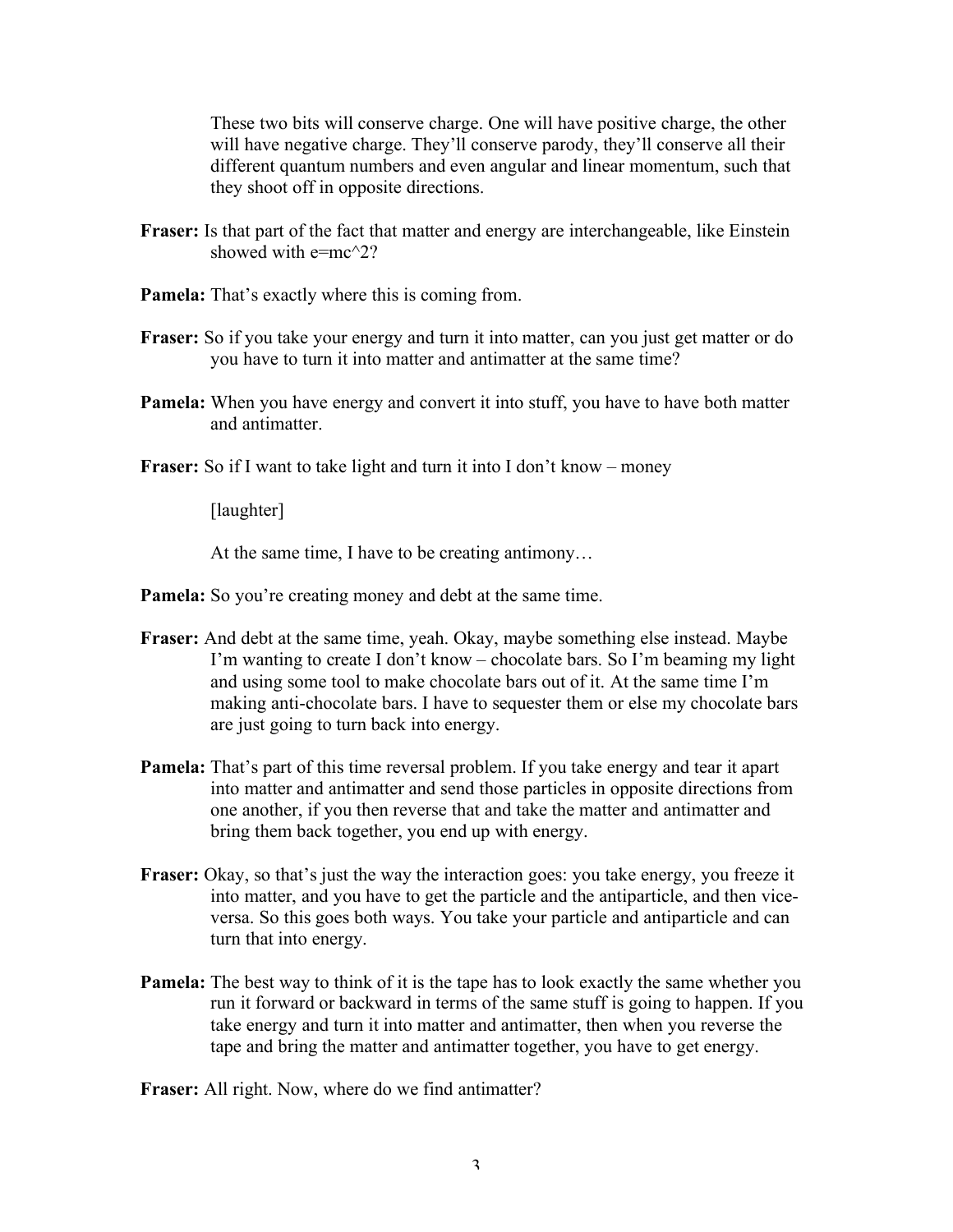**Pamela:** Well, it's right here every day, all around us. We just aren't always aware of it.

**Fraser:** Wha—what? Where?

[laughter]

- **Pamela:** There are antimatter neutrinos flying through your body right now. Do you feel creeped out? Or invaded?
- **Fraser:** No, no… I assume if that was dangerous, I would already have exploded. Since I haven't exploded, this isn't dangerous.
- **Pamela:** That's one of the things. We've been programmed somehow, by television and books, that any time antimatter comes into contact with antimatter, everything is destroyed. The truth is with quantum mechanics only certain reactions are allowed to happen. Antineutrinos are created in the sun and in fusion processes and in nuclear reactors (in some cases – it all depends on what the decay process is). Those neutrinos are flying around everywhere and neutrinos just don't generally interact with things. You can have antineutrinos flying through your body and nothing's going to happen.
- **Fraser:** That's because I don't have any neutrinos in my body for them to interact with.

**Pamela:** Or any pathways in general for them to interact with.

- **Fraser:** I guess my question is does a neutrino have to hit an antineutrino to do the reaction, or can an antineutrino hit an electron and it be a reaction?
- **Pamela:** This is one of those weird "only certain things are required" Feynman diagrams getting drawn all over chalkboards by people covered in chalk dust. There are certain things that are allowed to happen. Neutrinos allow protons to become neutrons and neutrons to become protons, and allow different nuclear decays to happen. In some of these decays, you end up giving off the neutrinos. At the same time, in theory, you can occasionally end up having the exact same thing happen in reverse. It's rare to get just the right alignment of all the different stuff.
- **Fraser:** Okay. Antineutrinos are pouring out of the sun. Where else do we get antimatter?
- **Pamela:** There's also this thing called beta decay. You can build an atom of sodium that's not all that stable. If you cram too many (or too few) neutrons into the centre of an atom, the proton and neutron ratio isn't stable and you get different types of decays. For instance, you can go from a sodium atom that isn't really happy, isn't really stable, that has 22 bits in its centre  $-22$  different combinations of protons and neutrons – and it can decay to have one of those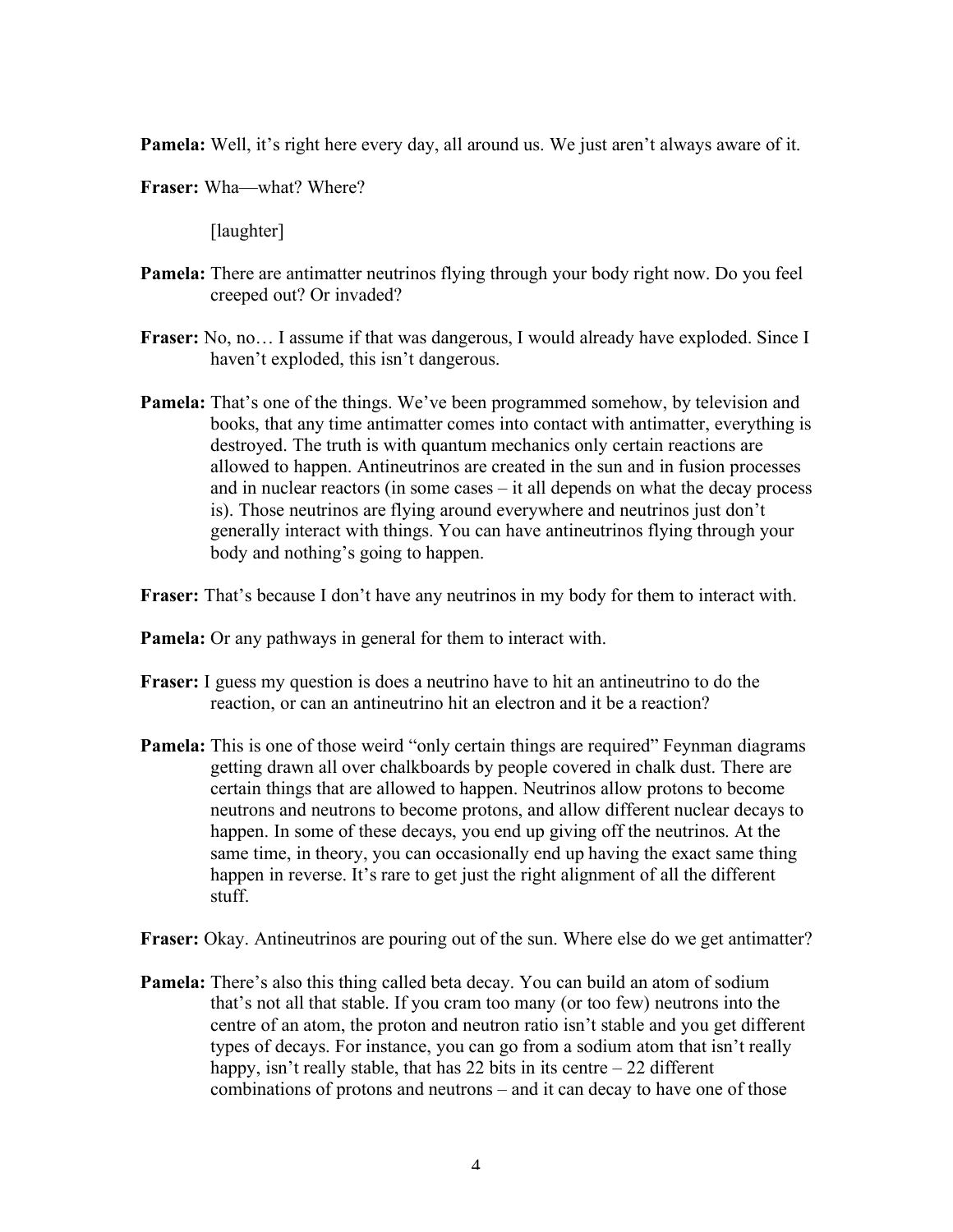protons become a neutron. You can end up with a neon atom that has the same number of protons and neutrons at the centre and is a lot more stable. In the process of that proton becoming a neutron (which has no charge), the charge had to go somewhere. To conserve charge, that decaying proton ends up emitting a positron and a normal matter neutrino.

- **Fraser:** All right. Anywhere else?
- **Pamela:** So, we have all different types of atoms that exist on the planet in the ground, in laboratories, in different places that are undergoing these beta decays and giving off positrons.
- **Fraser:** Okay, so there are positrons just being generated through atomic decay of regular matter here on Earth, in our bodies – hopefully not too much – and around the universe. When this happens, you get these little positrons popping out, which are these anti-electrons and they'll probably find a piece of matter almost instantaneously and annihilate it.
- **Pamela:** Yeah, and collide and give off energy. This is where radiation can become a bit bad for your body. You really don't want one of those things hitting say, a strand of DNA in your body. One of the reasons that radiation can be dangerous is you have positrons, gamma rays, x-rays – all these high energy or high energy-generating particles – whamming into molecules in your body that you'd really rather keep the way they were created. This can lead to cancers when you end up mutating things through high energy reactions.
- **Fraser:** Okay, are there any other natural sources of antimatter out there?
- **Pamela:** If you have a system that's generating gamma rays or some types of x-rays, when these photons – these high energy bits of light – pass just the right distance away from an atom, it can end up leading to the generation of an electron and a positron. When these positrons later end up colliding, it ends up generating new gamma rays.
- **Fraser:** What kind of environment would create that? I'm thinking black holes.
- **Pamela:** Black holes can do it, neutron stars can do it when they're in a binary system. You take one of these extremely high-mass, very compact, dead stars, stick them next to another rather normal, run-of-the-mill star, and let their gravity do its thing. If they get close enough to that companion star, they can actually start gravitationally cannibalizing their companion and sucking matter off of it. In this process, they're accelerating atoms, they're creating magnetic fields, all sorts of bad, high-energy things are happening, and they can end up creating these gamma rays that are necessary to start generating the electron-positron pairs.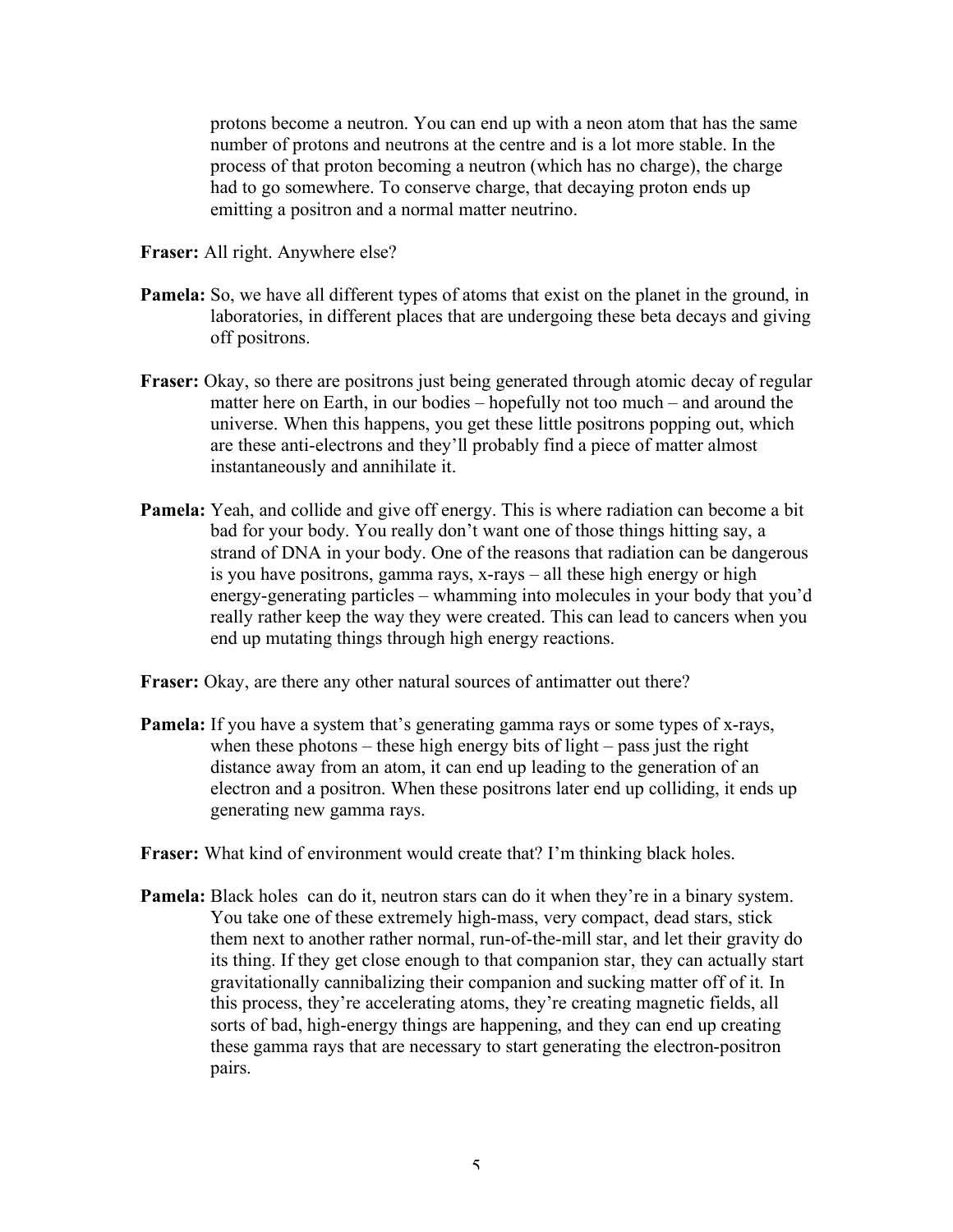We think there's actually, for whatever reason, this large family of these binary stars near the centre of our galaxy that are giving off basically a cloud of antimatter, a cloud of positrons that, when they end up interacting with rogue electrons in our galaxy, are giving off a very specific colour of gamma rays that corresponds to 511 kilo-electron-volts. So we can see in our own galaxy a place where there's a whole bunch of antimatter that appears to be getting generated from a bunch of binary systems with high energy, cannibalistic neutron stars and black holes.

- **Fraser:** Right, so just to clear that up, when scientists here on Earth combine antimatter and regular matter, it gives off a very specific kind of energy, with a very certain amount of energy in the wavelength.
- **Pamela:** That energy is carried in a packet of light, in a photon that's 511 keV in energy.
- **Fraser:** So when they turn their gamma-ray telescopes out into the universe or is it xrays, I'm not sure where that sits…
- **Pamela:** It's in gamma rays.
- **Fraser:** It's in gamma rays, yeah. They see this exact same signature of radiation coming from this cloud around the centre of the Milky Way. So they say it has to be antimatter that's being annihilated out there with regular matter. This is the theory they think is backing it up – these binary systems.

There were some other ideas as well. I know that scientists thought that might be dark matter being annihilated. Through the annihilation of dark matter, it was generating antimatter which was then being annihilated. But now they've got more evidence it's the binary systems and not the destruction of dark matter. So that was one hope to figure out what the nature of dark matter is, but now it's looking like that's not so likely.

**Pamela:** One of the really weird things about this story is it's been in the news a lot because the Integral Satellite from the European Space Agency is the mission that figured out that this cloud of antimatter is probably being generated by binary stars.

> This is the first I personally heard about this cloud, but it was apparently discovered back in the 1970s by balloon-borne gamma ray cameras that were carried up into the atmosphere. So we've known about this cloud of antimatter pretty much as long as you and I have been alive. People aren't talking about it in textbooks, and it's one of the coolest things in our galaxy (in my opinion) and yet nobody knows about it.

**Fraser:** Well, yet. These things take time… well, that's true though… if they've known about it since the 70s. But these things take time.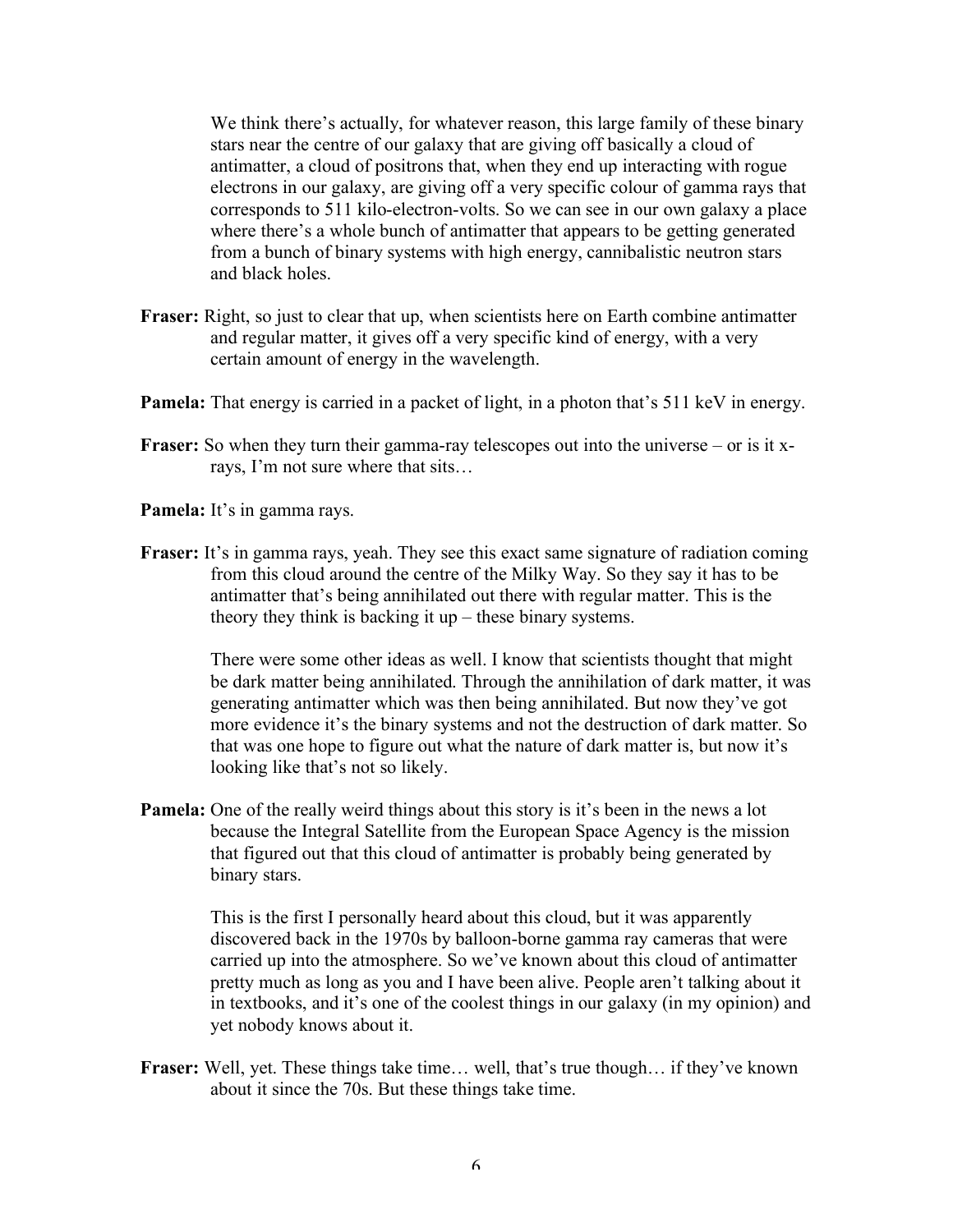**Pamela:** Yeah, how many textbooks have been written since then?

**Fraser:** Yeah, it just takes time for this to move into the regular, mainstream science, I guess.

> Maybe they don't like the mystery, they don't like to not know what's causing it. Here's a mystery, we don't know what it is, so they just won't even bring it up. I guess with some of the things like dark energy, it's a big mystery – nobody knows what it is – and yet they really have to at least talk about it in cosmology textbooks.

Speaking of cosmology, Since antimatter's just sort of a by-product of frozen energy, you would think that in the most energetic explosion ever, with the big bang, there must have been gigantic amounts of antimatter produced.

**Pamela:** As far as we know, there was actually almost (almost, almost, almost) the exact same amount of antimatter and matter created in the big bang. The numbers are somewhere on the order of 10 billion antimatter particles for every 10 billion and one particles of regular matter. We're not sure why the slight difference existed between the formation of the two different types of bits of material.

> As far as we knew for a long time, the matter and antimatter should've been formed in the exact same amounts. We're finding new particle reactions that, for whatever reason, tend to prefer either creating matter or creating antimatter.

> There are these particles, kaons, that for whatever reason during their decay process, tend to prefer to create positrons than to create electrons. We don't know what other processes there are out there that have a preferred direction of decay that prefer to go and form matter instead of antimatter or the opposite.

- **Fraser:** So scientists used to think there was exactly the same amount of matter and antimatter in the universe, we just happen to live in a matter chunk? Or maybe we live in an antimatter chunk, right?
- **Pamela:** It all depends on what you call it.
- **Fraser:** Yeah, right the opposite of us. The point being it's out there in the universe, it just didn't clump uniformly?
- **Pamela:** Here's where the confusion came from. The theories said when the universe formed there should've been the same amount of matter as antimatter and it all should've self-annihilated and how did we get to a universe dominated by matter?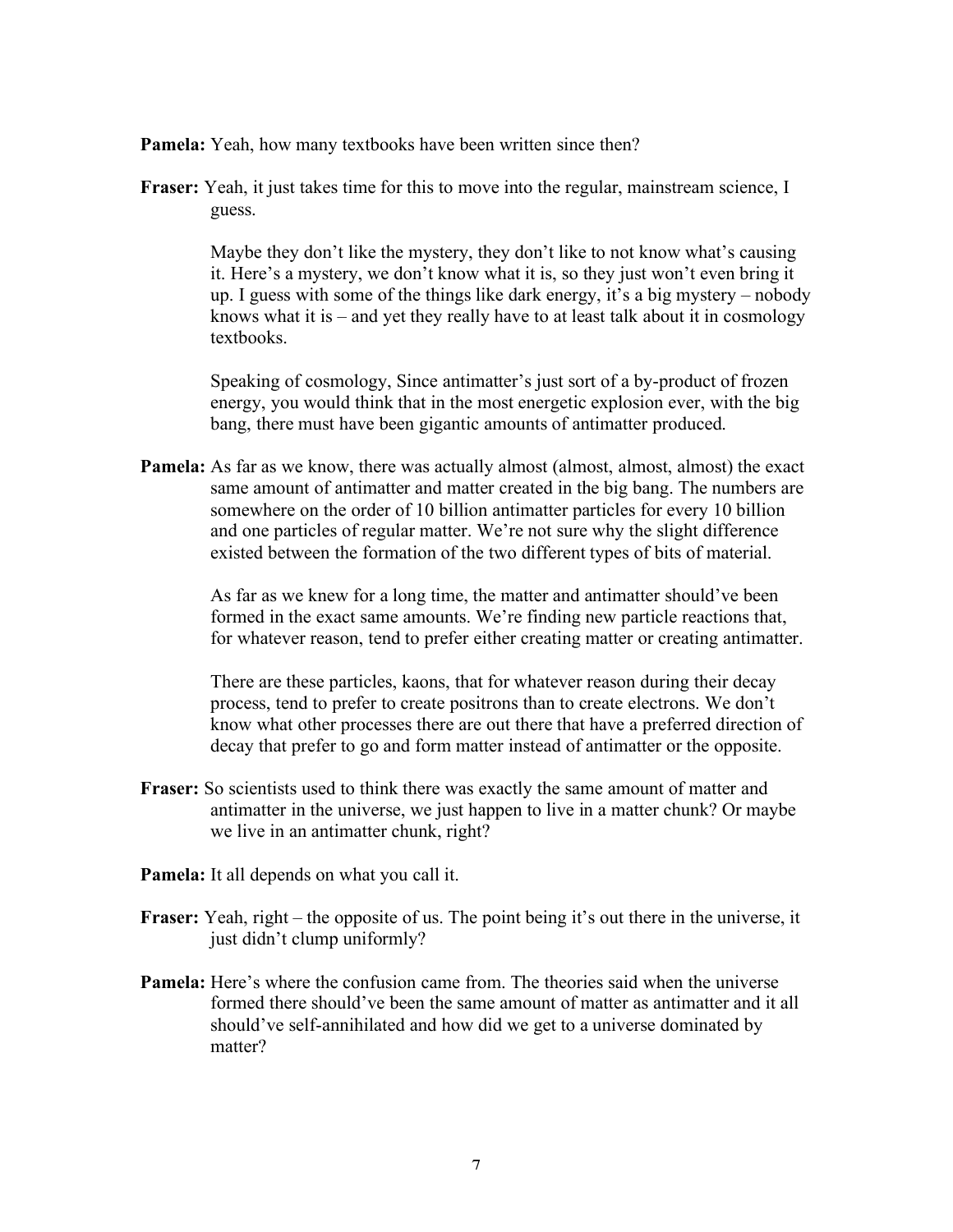Everyone's brain froze. This is a problem – it's a violation of our understanding of the conservation laws that govern how particles are formed and destroyed. We realised there had to be something wrong with our understanding of particle physics.

In doing experiments and looking at how things are generated and how things decay and what different particle reactions are going on in the universe, we started to find different examples of decay processes that tend to prefer to go one way or the other. We call this CP-invariance.

Now we're finding that there are times when the universe prefers to generate matter or antimatter, and it appears that in the very first moments of the universe, our universe chose to prefer matter. Because of that, it generated, in the creation of the first bits of stuff, more particles of matter than antimatter. The very slight difference, that one particle out of a billion, led to our universe now causing us to be surrounded in normal matter that we're sitting in normalmatter chairs and are made of normal-matter bodies.

**Fraser:** Does that mean there aren't large quantities of antimatter out there, somewhere?

**Pamela:** As far as we know, there aren't. We'd probably know it if there were, because if you had cosmic rays (which we know are all over the place, flying all over the universe) of normal matter running into antimatter objects, you're going to get these flickers of this 511 keV (or other different energies depending on what the annihilations are). You're going to get these flickers of antimatter/matter distraction going on, and we haven't seen that except with this random cloud in our own galaxy.

> As far as we know, there aren't antimatter galaxies out there. There aren't antimatter solar systems or stars. The universe is dominated by regular matter, and while antimatter is out there and antimatter neutrinos are passing through you, the antimatter isn't what makes up our universe. It's just this side stuff that's here today, gone tomorrow as it passes through and self-annihilates somewhere.

- **Fraser:** I'm sure we're going to get this question, so I'll head it off at the pass. Are there other anti-things? Is there an anti-energy?
- **Pamela:** No. Energy's zero point is defined on where we think the lowest possible energy point is – which is kind of a wussy way to do it. That zero is an arbitrary place, so we don't talk about something having a negative energy. Energy is energy. It's the ability to move something, to do something, to have something happen. That's just a quantity that is there. You don't get negative energy.
- **Fraser:** Right. I guess it's because if you imagine it's like a fork in the road. You've got energy on one side and then it branches off to become matter and antimatter. If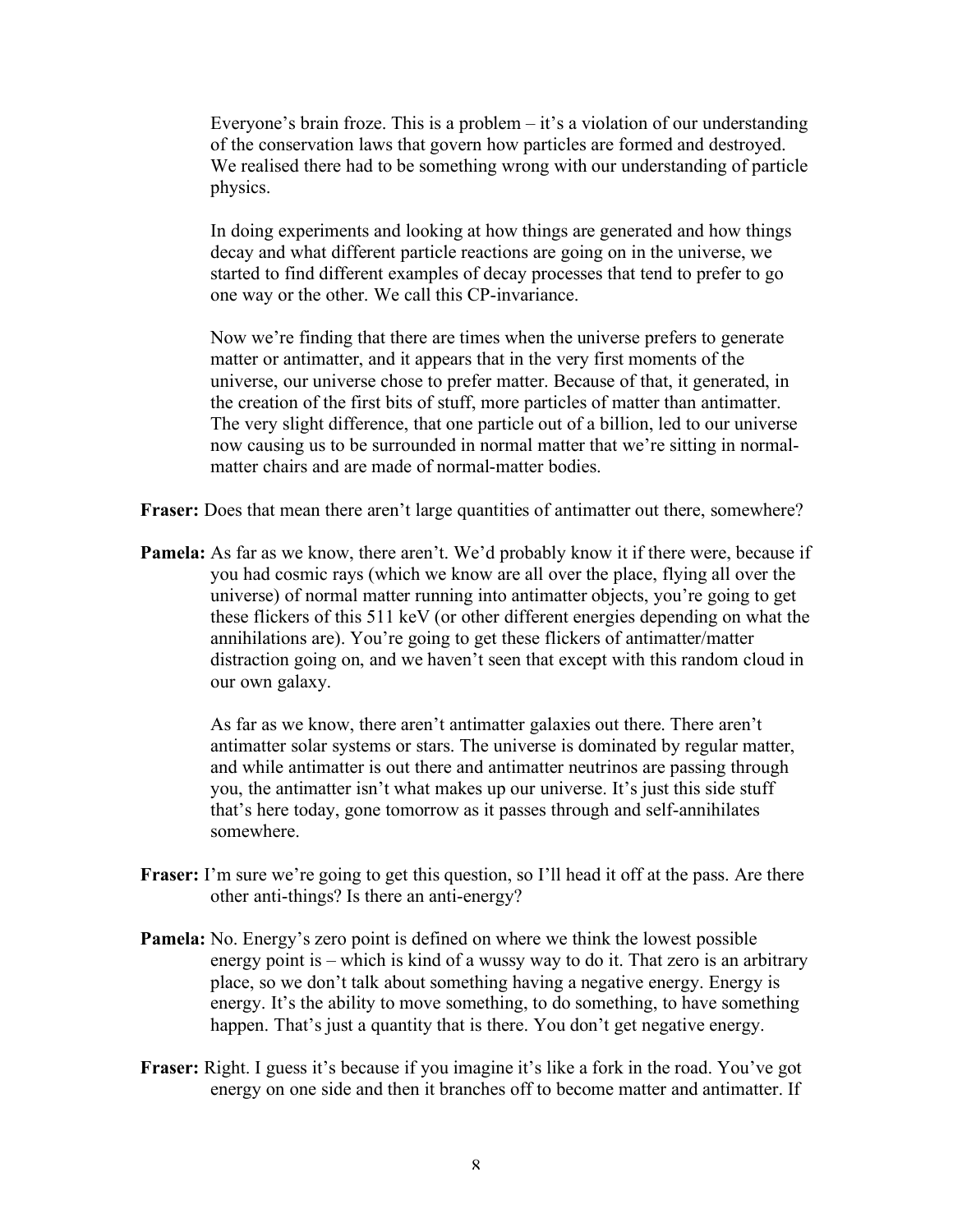you go the other way, you bring your matter and antimatter together and get energy. It's not like there's some whole other combination that would turn into energy and anti-energy if you had something. That just doesn't exist, right?

## **Pamela:** Right.

**Fraser:** Right. Okay – is there antigravity then? I guess gravity comes from both matter and antimatter, is there something that could maybe generate antigravity? Come on star trek!

[laughter]

- **Pamela:** No, no. Unfortunately, while people will periodically refer to dark energy as antigravity, it's not. Really. The force of gravity is a strictly attractive force. Matter and antimatter both have the same mass quantities, and both can interact with gravity in the exact same way. if you could create that star of antimatter, it's going to cause things to circle the exact same way a star of regular matter would cause them to circle.
- **Fraser:** All right… what about anti-time?
- **Pamela:** Anti-time is called running your clock backwards, and as near as we can tell, that doesn't happen.
- **Fraser:** Okay. So, just to beat those questions off at the pass: there's no antigravity, there's no anti-energy and there's no anti-time. That we know of.
- **Pamela:** That we know of.
- **Fraser:** We're waiting for someone to come up with a discovery and then we'll take it all back and erase this show.

[laughter]

All right. Once again, I think a lot of people think that antimatter is this theoretical thing. It's very practical. We use antimatter here on Earth all the time, right?

**Pamela:** Anyone who's had a PET Scan. In a PET scan, they create positrons in a medical cyclotron. They basically accelerate stuff and positrons come flying off. It's a much more complicated process, but let's just go with that simple way of looking at it. When you have a PET scan, they're shooting positrons at you. They're shooting antimatter electrons at you to make measurements.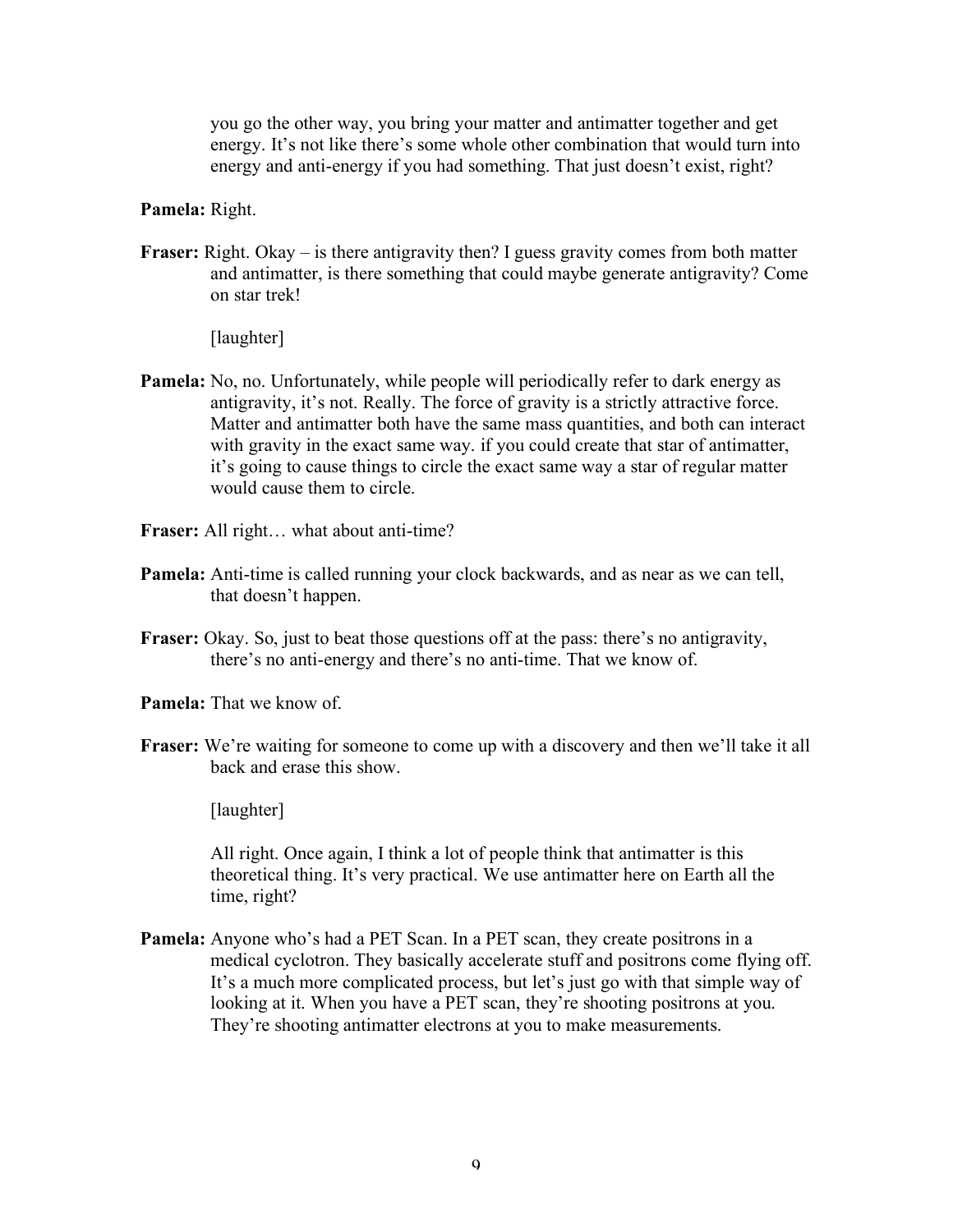- **Fraser:** I guess they stick the positrons into your body and then when they decay, they can spot it. Right – when they collide and get annihilated, they're able to spot the explosion in your body?
- **Pamela:** In a PET scan, they actually inject you with this sugar base. They call it radiopharmaceutical stuff. It's radioactive, it gives off positrons and those positrons then get detected by the scanner they stick you in. it's a scanner that's looking for the gamma rays given off by those positrons colliding with something and bad things happening.

It's an interesting way to create digital pictures of the inside of your body that are three dimensional. It's one way that we use antimatter in our day-to-day ways of diagnosing diseases.

- **Fraser:** I guess that's a good example as well. When you think about antimatter, I think people think it's going to cause these run-away chain reactions, where one little piece of antimatter is going to create an explosion and it's going to consume the whole body and then the whole Earth and then the whole universe. But that doesn't happen.
- **Pamela:** No, and another one of the really neat things I came across in preparing for this show was back in July 2002, there was a big solar flare that it's estimated created an entire pound of antimatter during the flare. That's half a kilo, and enough energy being created in that antimatter then self-annihilating on other stuff to power the entire United States for two days. But once that energy was used up, it was gone.

So while antimatter annihilating normal matter does generate huge amounts of energy, it's not the type of thing that we have to worry about causing any chain reactions because once it's used up, it's used up and there's just gamma rays flying through the universe.

**Fraser:** Right. My last question was how can we use antimatter as an energy source?

- **Pamela:** It's kind of hard to use it as an energy source, because right now we use more energy to create a particle of antimatter than it generates when it self-annihilates on something else.
- **Fraser:** Right, but I guess it could be used as a storage... it's very compact. You could take that pound-worth of antimatter, put it on your spaceship, and bleed off the energy. Take a second pound, double your fuel load, and use that energy to power your spaceship. Right?
- **Pamela:** If we had a way of containing a pound of antimatter and a pound of normal matter and very carefully, in a controlled way, mixing them and shooting the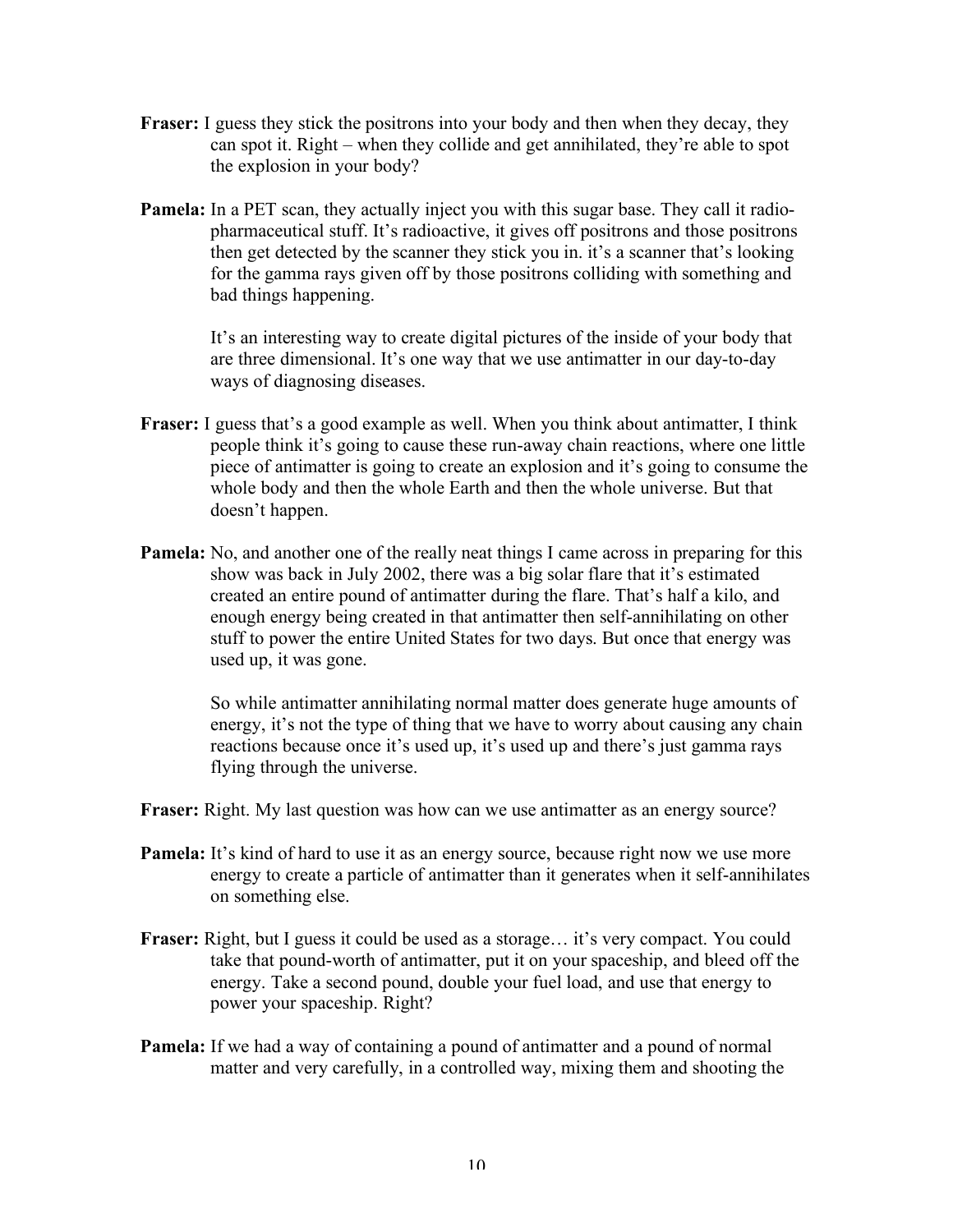gamma rays out the back end of the spaceship to propel the spaceship forward, yeah – that would be really, really cool.

But, the problem is containing the stuff. Let's say you create a pound of just antimatter protons. You can contain those protons because they have charge, so you can use an electric field and a magnetic field to suspend them away from the edges of a container that is just otherwise complete vacuum. Those individual antiprotons aren't going to want to have anything to do with one another. They're going to propel each other. You're going to need a pretty big containment vessel, with really big electromagnetic fields to try to keep things from the container's edges. It gets really dangerous and really complicated.

We have managed to, for brief periods of time, create anti-hydrogen and antihelium. Containing it is really difficult. Right now, it's not something that's practical. Another thing to think about is yes, this is the most effective way we know of generating energy, but 50% of the energy generated in the matter/antimatter reaction ends up getting lost to neutrinos that go flying off and those neutrinos, because they don't want to interact with anything, are just going to go out through the sides of your spacecraft and do nothing to aid in your propulsion. It's still a really effective means, but I think it's kind of cool you still lose 50% to something we can't use.

**Fraser:** Right, but we don't get that fraction of energy efficiency from anything else we can do, right? Fusion, fission, chemical reactions. Nothing is as efficient as an antimatter/matter annihilation. Right.

**Pamela:** Exactly.

**Fraser:** So yeah, I understand. The complexities of being able to actually do it are mind boggling, but not impossible. This is science. This is really possible. It's an engineering challenge of massive proportions.

[laughter]

- **Pamela:** It falls in the category of something we can do today.
- **Fraser:** But there's no reason it couldn't be done.

**Pamela:** Maybe someday.

**Fraser:** As opposed to going faster than the speed of light, which is not possible.

**Pamela:** Right, exactly.

**Fraser:** Great, I think that covered everything on antimatter. Hopefully for all the people who sent us in questions over the last week, I hope we were able to cover as